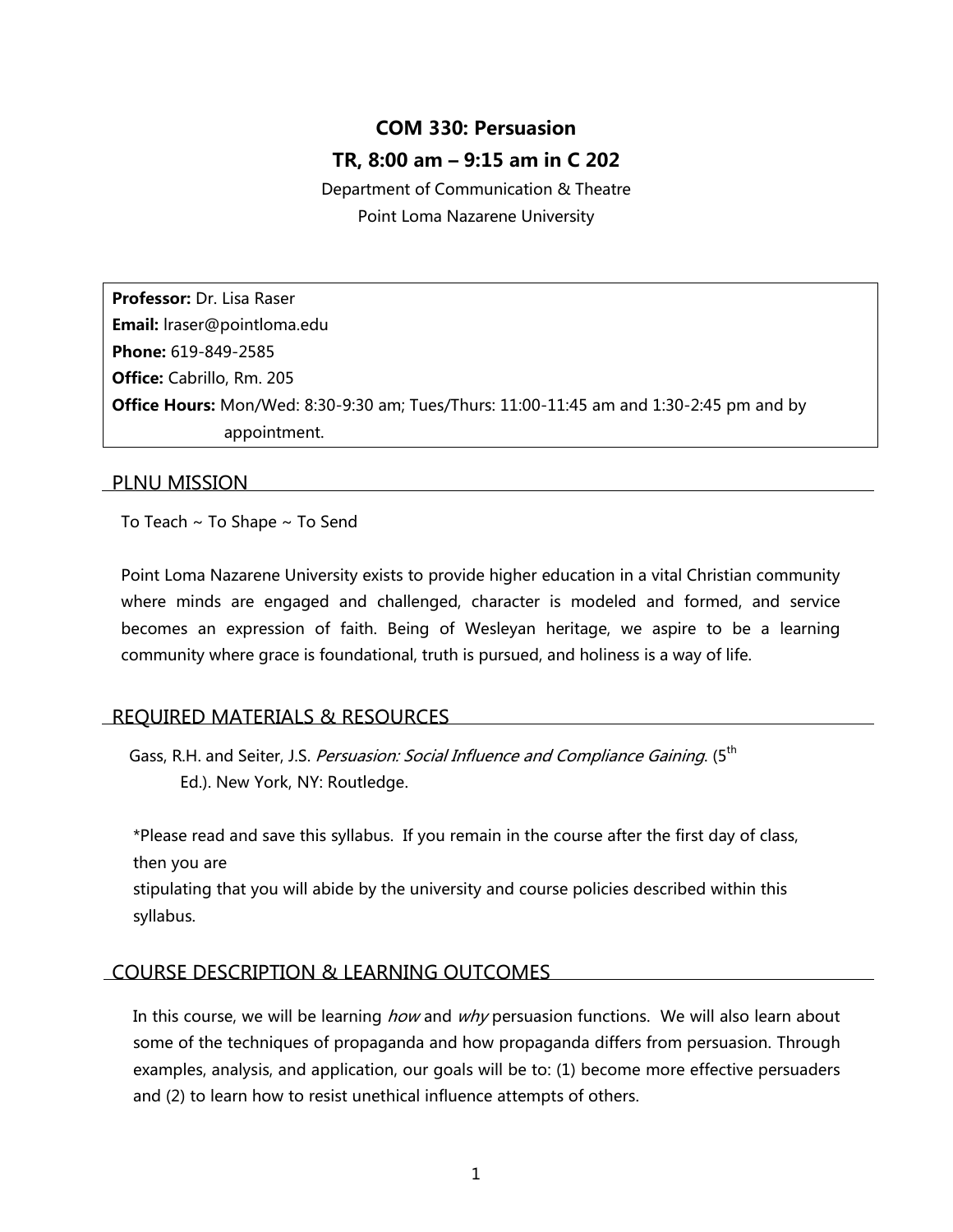By the end of the course, students will be able to:

- explain and apply persuasion theories, processes, and practices

- identify the differences between persuasion and propaganda

- differentiate between different propaganda techniques and interpret them through an original poster and the control of the control of the control of the control of the control of the control of t

project

- discuss the ethical implications of persuasion and propaganda

- distinguish between persuasion and compliance gaining and identify compliance-gaining strategies

- analyze an advertisement and deconstruct "how it works" persuasively

## COURSE FORMAT AND POLICIES

**Support:** I am committed to helping every student attain their best possible education. I AM HERE TO HELP! Please do not hesitate to ask questions, or ask for help, in or out of class. I will also be available if you would like me to review your work and give you feedback before it is turned in or presented. If you have any special needs that it would be helpful for me to be aware of, please do let me know.

**Attendance:** As members of a learning community, your presence is appreciated, and your absence is noticed. The class sessions are set up to help people learn from each other (through discussions, activities, etc.) and you are expected to attend each class session. Everyone has useful and insightful information to offer to the class**.** Participation is the core of this work, and to help keep track of that, I take attendance.

You are allowed two (2) excused or unexcused absences in the course of the semester without penalty. The only absences excused after that will be university approved absences (see section below). It is your choice how you use these absences and it is encouraged that you use them wisely. Please note that these 2 absences DO include instances of illness and family obligations. Each absence over two will result in a 15-point deduction to your overall grade.

As noted in the University catalog: If you are absent from more than 10 percent of class meetings (3 classes), I have the option of filing a written report which may result in deenrollment. If the absences exceed 20 percent (6 classes), you may be de-enrolled without notice. If the date of de-enrollment is past the last date to withdraw from a class, you will be assigned a grade of W or WF consistent with university policy in the grading section of the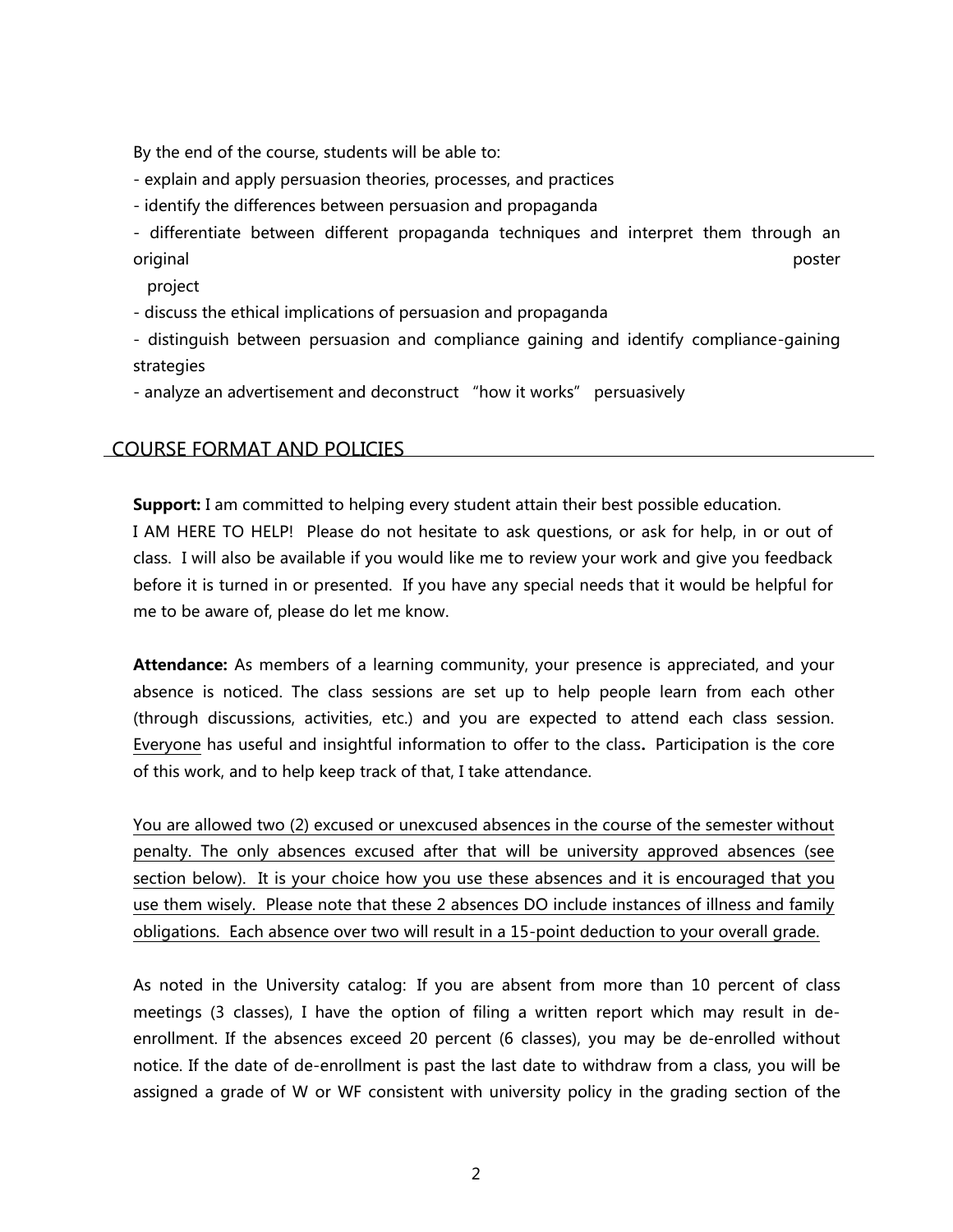catalog. See [Academic](http://www.pointloma.edu/experience/academics/catalogs/undergraduate-catalog/point-loma-education/academic-policies) [Policies](http://www.pointloma.edu/experience/academics/catalogs/undergraduate-catalog/point-loma-education/academic-policies) in the undergrad student catalog.

**University Approved Absences:** Absences for certain events and obligations recognized by the University (i.e.: participation in sports, forensics, music tours, etc.) may be counted as "excused." Please notify me at least one week prior to such absences with documentation and contact information from the sponsoring program/department. You are responsible for making up all work missed due to absences in a timely manner, to be worked out ahead of time with me.

Tardies: It is an expectation of this class community that we begin our class time *together*, and complete our class time *together* each day. Instances of habitual lateness are a distraction to our class community and may impact your ability to participate fully in the course. Therefore, I do make note when you are late to class and habitual lateness will negatively impact your participation grade.

Being absent for more than 20 minutes during any part of a class period, whether at the beginning, middle, or end, will constitute an absence. Similarly, it is expected that you remain actively engaged in the classroom activities until the entire class has been dismissed for the day. Failure to do so will result in a deduction of your participation points for the course. If you absolutely must leave early one day for an important/legitimate/emergency reason, please approve it with me at the class period prior or via email. (Please arrange any meetings with your major adviser so that they do not conflict with your class schedule.) If you leave class early without timely notification/approval, it will negatively affect your course participation grade. Please talk to me early in the semester if you have any questions or concerns about this policy.

**Late Work/Make-Up Work:** All work is expected on the planned "due dates" - at the beginning of the class period when they are due. In general, no late or makeup written assignments/presentations will be allowed. In the event of a personal emergency with written documentation and at my discretion, make-up work *may* be accepted for half credit. If you are absent on the day of a test or a presentation, I will only consider a make-up opportunity if you have communicated with me in advance of your absence and you have written documentation of a personal emergency. Depending upon the circumstance, a make-up opportunity may not receive full credit.

**Incomplete:** Incompletes will only be granted under extreme circumstances, given reasonable justification.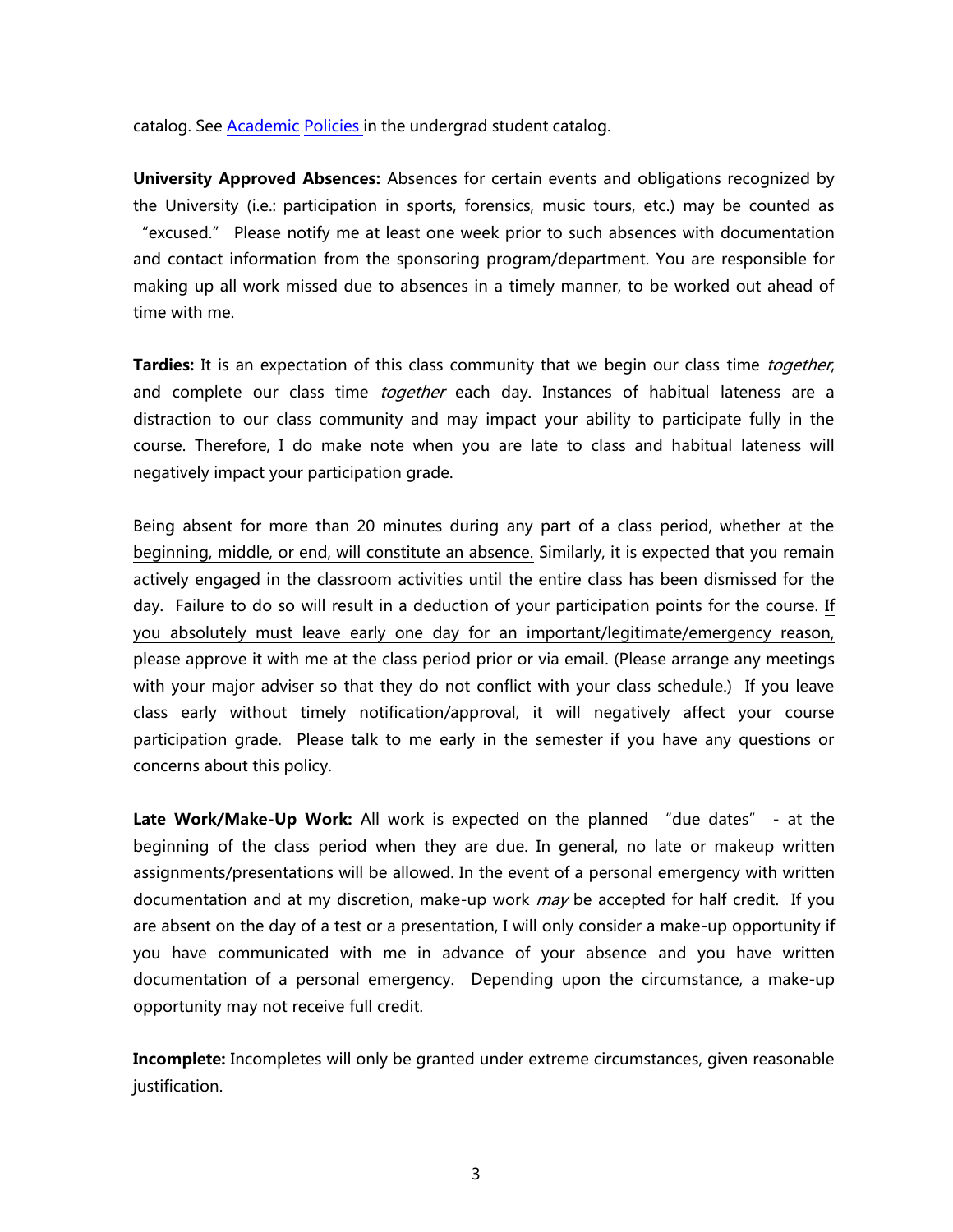**Electronic Devices:** Please join me in turning off or silencing all cell phones and refrain from using them (including texting) during class. If you choose to have your phone on vibrate in order to remain reachable for a family member who may need care, for example, please take such calls outside. You may bring a laptop/tablet to class to use for notes. If you use your laptop/tablet for things not related to this class (e.g., internet, games, work from other classes) and/or if your use of these devices causes any disruption in class, you will be asked to put your laptop/tablet away. If you use your device (either cell phone or laptop/tablet) for non-class related purposes, you will receive a deduction in your participation grade in the course.

**Email:** I will frequently use email to communicate with you and I do my best to respond to your emails as promptly as possible. I will respond to emails Monday-Friday from 8:00 am – 4:00 pm. If you send me an email over the weekend or holiday, I will respond on the following school day. I ask that you follow these simple email reminders: (1) Please address me at the beginning of each email and conclude your email by typing your name. (2) Please read your emails twice before hitting "send". (3) Please craft your emails with respectful language and tone. If you are frustrated by something, email is not the best way to communicate about it. Please schedule a meeting with me so that we can discuss in person.

**Written Work:** Please type, double-space and staple all written work unless instructed otherwise.It is my expectation that all writing will be clear, coherent, and free of grammatical/spelling errors. Please proof all written work – your grade will reflect both the substance and the style of your writing. When working on the computer, try to plan for the "unexpected" but predictable problems: check printer ink and back up files as you go.

#### **Student Responsibility:**

It is the student's responsibility to maintain his/her class schedule. Should the need arise to drop this course (personal emergencies, poor performance, etc.), the student has the responsibility to follow through (provided the drop date meets the stated calendar deadline established by the university), not the instructor. Simply ceasing to attend this course or failing to follow through to arrange for a change of registration (drop/add) may easily result in a grade of F on the official transcript.

#### **Final Exam Policy:**

Successful completion of this class requires taking the final examination on its scheduled day. The final examination schedule is posted on the Class [Schedules](http://www.pointloma.edu/experience/academics/class-schedules) site. Final exams will not be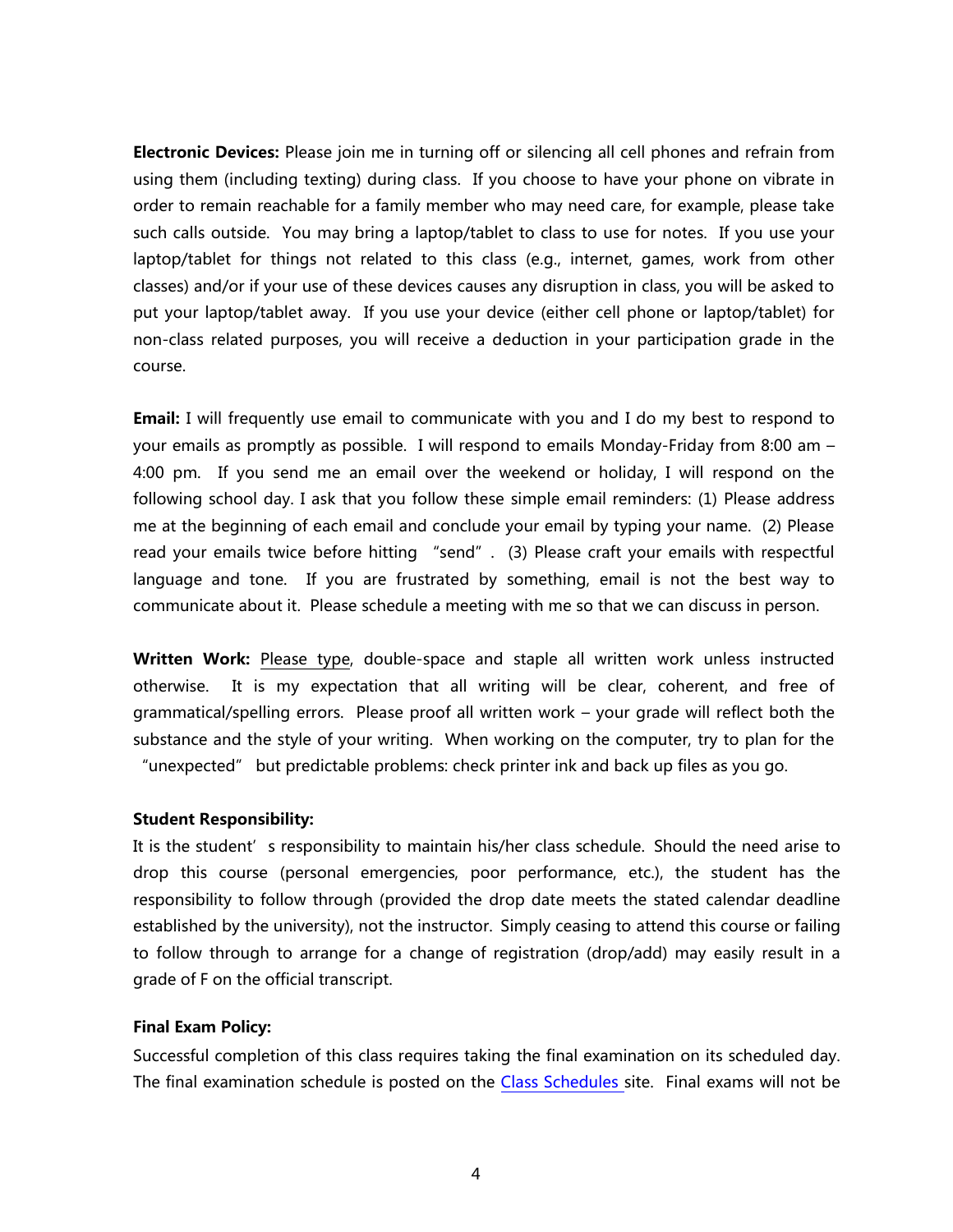given early before our assigned date/time. Please arrange any activities or transportation for the break around this finals schedule so that you can be present to take the test at the assigned time.

#### **Academic Dishonesty:**

Students should demonstrate academic honesty by doing original work and by giving appropriate credit to the ideas of others. As stated in the university catalog, "Academic dishonesty is the act of presenting information, ideas, and/or concepts as one's own when in reality they are the results of another person's creativity and effort. Such acts include plagiarism, copying of class assignments, and copying or other fraudulent behavior on examinations. A faculty member who believes a situation involving academic dishonesty has been detected may assign a failing grade for a) that particular assignment or examination, and/or b) the course." See [Academic](http://www.pointloma.edu/experience/academics/catalogs/undergraduate-catalog/point-loma-education/academic-policies) Policies in the undergrad student catalog.

#### **Academic Accommodations:**

While all students are expected to meet the minimum academic standards for completion of this course as established by the instructor, students with disabilities may require academic accommodations. At Point Loma Nazarene University, students requesting academic accommodations must file documentation with the Disability Resource Center (DRC), located in the Bond Academic Center. Once the student files documentation, the Disability Resource Center will contact the student's instructors and provide written recommendations for reasonable and appropriate accommodations to meet the individual learning needs of the student. This policy assists the University in its commitment to full compliance with Section 504 of the Rehabilitation Act of 1973, the Americans with Disabilities (ADA) Act of 1990, and ADA Amendments Act of 2008, all of which prohibit discrimination against students with disabilities and guarantees all qualified students equal access to and benefits of PLNU programs and activities.

#### **Ferpa Policy:**

In compliance with federal law, neither PLNU student ID nor social security number will be used in publicly posted grades or returned sets of assignments without student written permission. This class will meet the federal requirements by (each faculty member choose one strategy to use: distributing all grades and papers individually; requesting and filing written student permission; or assigning each student a unique class ID number not identifiable on the alphabetic roster.). Also in compliance with FERPA, you will be the only person given information about your progress in this class unless you have designated others to receive it in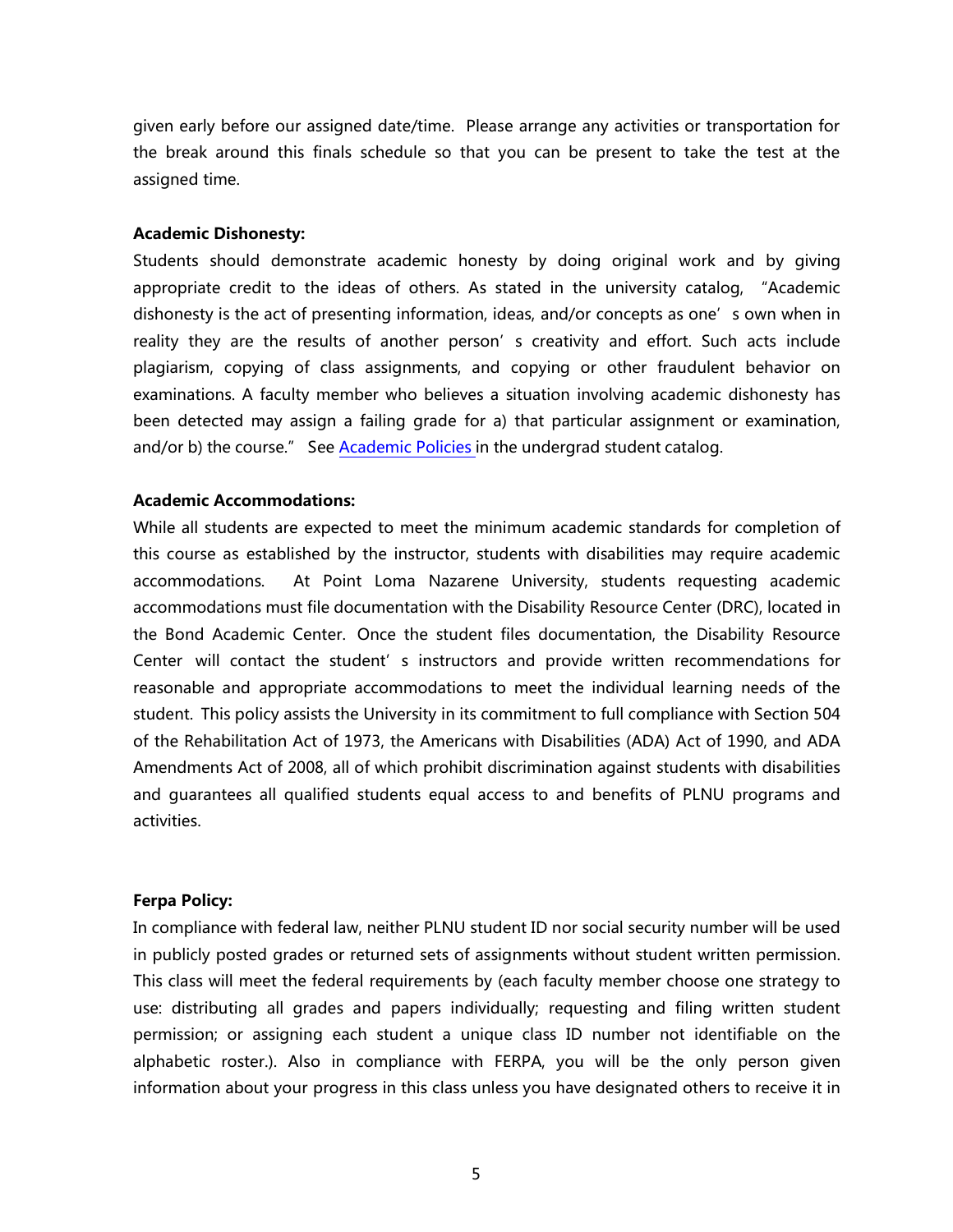the "Information Release" section of the student portal. See Policy [Statements](http://www.pointloma.edu/experience/academics/catalogs/undergraduate-catalog/policy-statements) in the undergrad student catalog.

#### **PLNU Copyright Policy:**

Point Loma Nazarene University, as a non-profit educational institution, is entitled by law to use materials protected by the US Copyright Act for classroom education. Any use of those materials outside the class may violate the law.

## CLASS ASSIGNMENTS & COURSE SCHEDULE

**Exams:** There are three exams in this course. Exams will include material from the book and in-class discussion/activities. You may bring one 3x5 notecard (front and back, handwritten – not typed) to each exam.

**Original Propaganda Poster:** You will design an original propaganda poster using a selection from the ten propaganda techniques that we will learn about in class. You will need to acquire a poster board for this assignment. Prompts will be given in class and you will have some choice in selecting the overall theme of your poster. On the day that your poster is due, we will hang them around the classroom and complete a "gallery tour," identifying the different propaganda techniques that we have studied.

**Ad Analysis Paper & Presentation:** You will select and analyze an advertisement (either a static image such as a billboard, magazine page, digital ad or a video) in order to uncover "how it works" persuasively. In a written paper, you will identify and evaluate the advertisement's use of persuasive strategies and explain what the advertisement is attempting to accomplish. Your textbook will be a very important resource to you in the successful completion of this project, so it is imperative that you keep up with your reading assignments. At the end of the semester, you will present the results of your analysis to the class in a formal presentation.

**In-Class (or take home) Assignments and Participation:** At times you will be given short assignments or exercises in class (or to take home) that are worth points toward your final grade. These assignments may include written responses/reflections, home learning, group work, etc. The point value for these assignments may vary, but will be clearly designated on the assignment.

The remaining portion of this grade will be designated for your class participation and will reflect your involvement in the course, including (but not limited to): your regular and on-time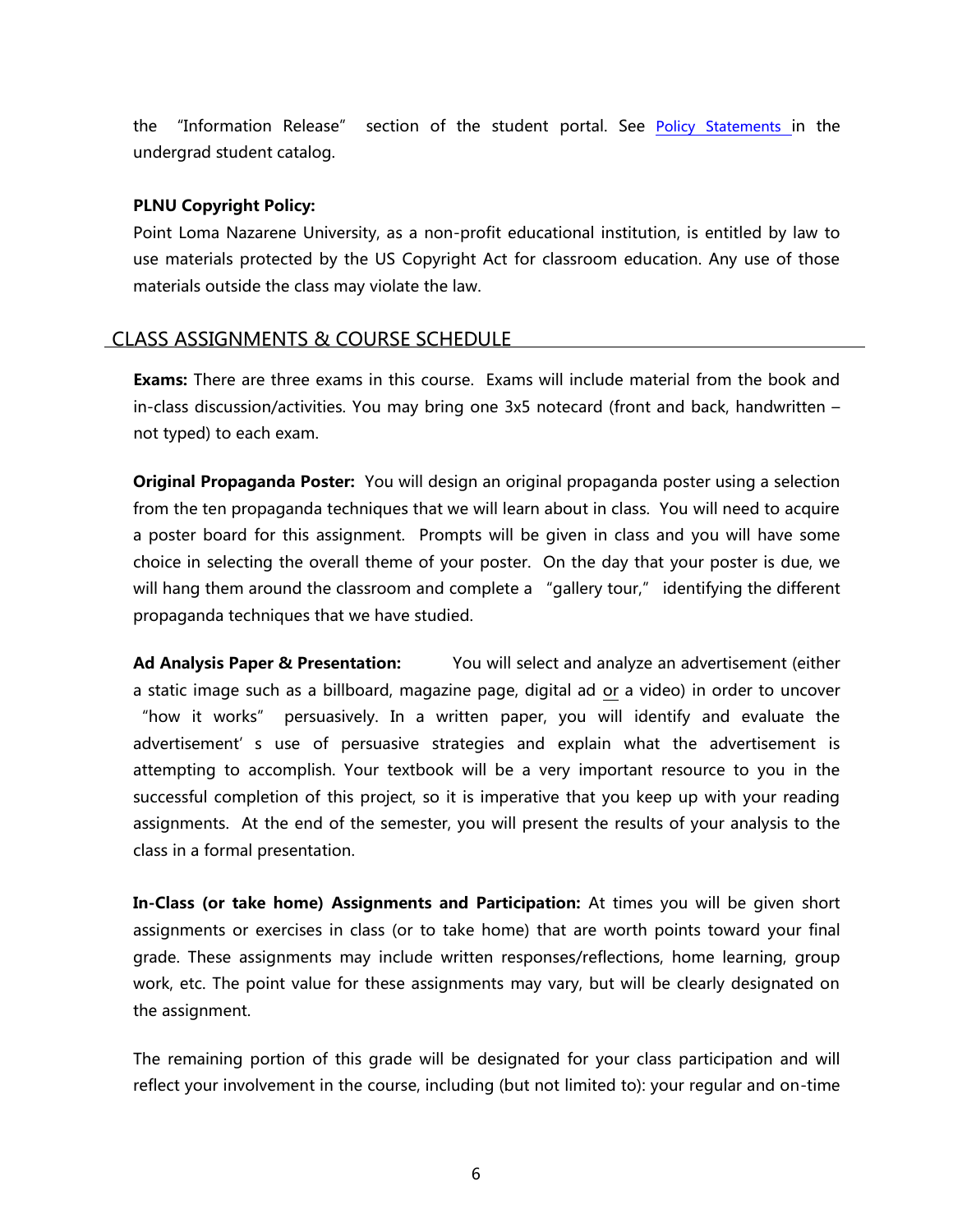class attendance, how well/completely you read for the day and incorporate text concepts into the discussion/activities, how "present" you are in class, how readily you volunteer for in-class activities, and how well you generally project respectful involvement such as supportive listening, nonverbal feedback, and thoughtful verbal contributions.

# ASSESSMENT & GRADING

Grade Scale (% to Letter): Final grades will be calculated as follows and will not be rounded.

| 93-100   | А  | 73-76.9%     |    |
|----------|----|--------------|----|
| 90-92.9% | А- | 70-72.9%     |    |
| 87-89.9% | B+ | 67-69.9%     | D+ |
| 83-86.9% | В  | 63-66.9%     |    |
| 80-82.9% | B- | $60 - 62.9%$ | D- |
| 77-79.9% |    | 0-59         |    |

## Point Distribution

|                                                  | <b>Number of Points</b> | <b>Number of Points</b> |
|--------------------------------------------------|-------------------------|-------------------------|
| <b>COURSE REQUIREMENTS</b>                       | <b>AVAILABLE</b>        | <b>I EARNED</b>         |
| Test $# 1$                                       | 75                      |                         |
| Test $# 2$                                       | 75                      |                         |
| Test $# 3$                                       | 100                     |                         |
| Original Propaganda Poster                       | 75                      |                         |
| Ad Analysis Paper & Presentation                 | 125                     |                         |
| Additional Assignments & Participation           | 75                      |                         |
| <b>TOTAL</b>                                     | 525                     |                         |
| - Absence penalties (15 pts. per absence after 2 | (e.g., 3 absences       |                         |
| absences)                                        | $= -15$                 |                         |

## **Tentative Course Schedule**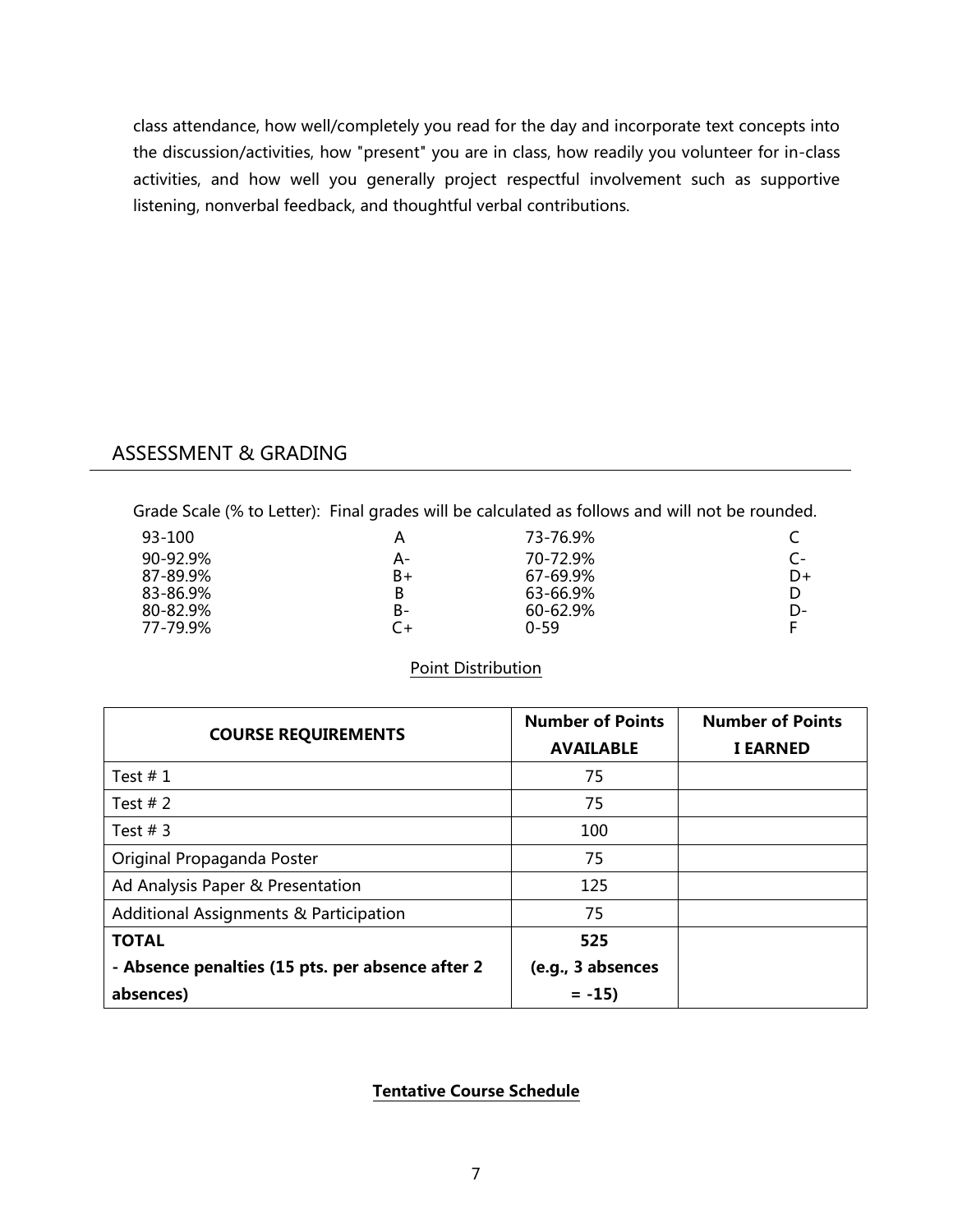- Subject to change with fair notice.
- Please complete reading prior to arriving at class on the assigned due date.

| <b>WK</b>      | Date             | Topic                                      | Reading/Assignments Due            |
|----------------|------------------|--------------------------------------------|------------------------------------|
| $\mathbf{1}$   | R 1/12           | Welcome/Course Introduction                |                                    |
| $\overline{2}$ | T1/17            | <b>Why Study Persuasion?</b>               | Ch.1                               |
|                | R 1/19           | Why Study Persuasion?                      |                                    |
|                |                  | Prop Tech # 1 & 2: Assertion and           |                                    |
|                |                  | Bandwagon                                  |                                    |
| 3              | T1/24            | <b>What Constitutes Persuasion?</b>        | Ch. 2                              |
|                | R 1/26           | <b>Attitudes and Consistency</b>           | Ch.3                               |
| $\overline{4}$ | T1/31            | <b>Attitudes and Consistency</b>           | Ch.3                               |
|                |                  |                                            | Attitude Assessment Due            |
|                | $R$ 2/2          | Credibility                                | Ch. 4                              |
|                |                  | Prop Tech # 3: Cardstacking                |                                    |
|                |                  | Assign: Propaganda Posters                 |                                    |
| 5              | T <sub>2/7</sub> | <b>Communicator Characteristics and</b>    | Ch. 5                              |
|                |                  | Persuadability                             |                                    |
|                |                  | Prop Tech # 4 & 5: Glittering              |                                    |
|                |                  | Generalities and False Dilemma             |                                    |
|                | R 2/9            | Conformity and Influence in Groups         | Ch.6                               |
|                |                  | Prop Tech # 6: The Lesser of Two Evils     |                                    |
| 6              | $T$ 2/14         | Test $# 1$                                 | Test # 1 (Ch. 1-5) & Prop Techs #  |
|                |                  |                                            | $1 - 5$                            |
|                | R 2/16           | Language and Persuasion                    | Ch. 7                              |
|                |                  |                                            |                                    |
| $\overline{7}$ | $T$ 2/21         | Nonverbal Influence                        | Ch 8                               |
|                |                  | Assign: Ad Analysis Project                |                                    |
|                | R 2/23           | Nonverbal Influence                        | Nonverbal Assignment Due           |
|                |                  | Prop Tech #7: Pinpointing the Enemy        |                                    |
| 8              | $T$ 2/28         | <b>Structuring and Ordering Persuasive</b> | Ch <sub>9</sub>                    |
|                |                  | Messages                                   | Listen to: Hidden Brain Podcast,   |
|                |                  | Prop Tech # 8: Plain Folk                  | Episode 55: Snooki and the Handbag |
|                |                  |                                            | <b>Listening Reflection Due</b>    |
|                | R 3/2            | Sequential Persuasion                      | Ch 10                              |
|                |                  | Prop Tech # 9: Testimonial                 |                                    |